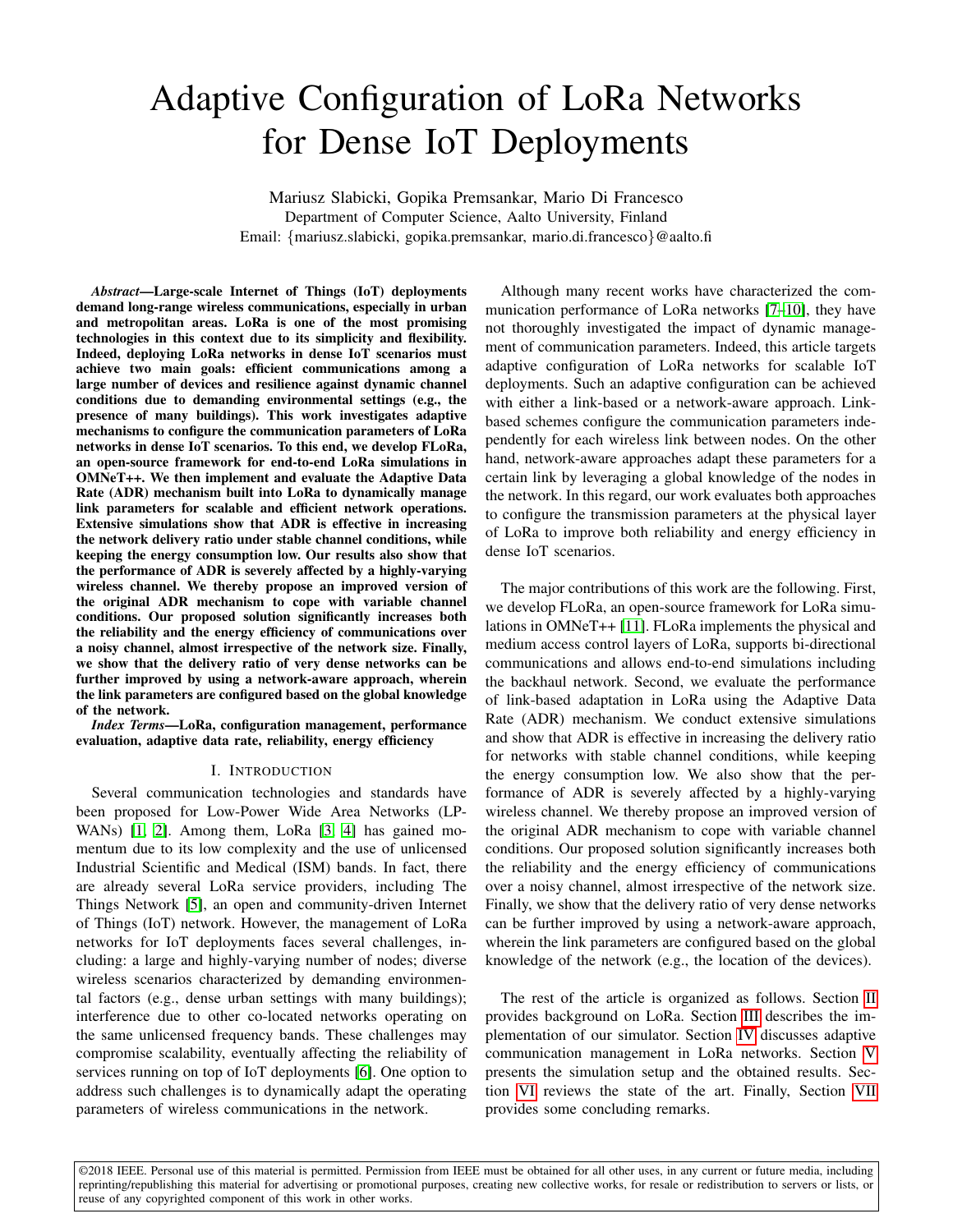# II. OVERVIEW OF LORA

<span id="page-1-0"></span>A LoRa network relies on two components, namely, LoRa and LoRaWAN, each corresponding to a different layer of the protocol stack. LoRa itself is a proprietary physical layer developed by Semtech Corporation. LoRaWAN, on the other hand, is described in an open specification developed by the LoRa Alliance [\[3\]](#page-8-2). LoRaWAN constitutes the medium access control (MAC) and network layers in LoRa networks.

The LoRa physical layer enables long-distance, low-power communication and operates in the unlicensed sub-GHz ISM band. LoRa utilizes chirp spread spectrum modulation to encode an input signal into chirp pulses spread over a wide spectrum [\[3\]](#page-8-2). This technique enables long-distance communication, even though this results in a low data rate. Each LoRa transmission is characterized by five parameters: spreading factor, transmission power, code rate, center frequency and bandwidth [\[6\]](#page-8-5). These parameters affect the communication range, the data rate, the robustness to interference or noise, and the ability of a receiver to decode the signal. The available values for each parameter depend on the region where LoRa devices are deployed [\[12\]](#page-8-9). The *spreading factor* is the ratio between the data symbol rate and chirp rate. The configuration of the spreading factor allows tuning the data rate and the reachable distance. In fact, the data rate is lower at higher spreading factors, but the communication range is higher. Choosing different spreading factors also enables orthogonal signals, implying that a receiver can successfully receive distinct signals sent over a given channel at the same time [\[3\]](#page-8-2). The *transmission power* can be configured based on the region and the bandwidth used for transmissions. The *code rate* is the forward error correction rate, and it affects the airtime of packet transmissions. The *center frequency* depends on the ISM band used in a particular region. Finally, the *bandwidth* influences the data rate of transmissions.

The LoRaWAN specification [\[4\]](#page-8-3) defines an open standard for the network protocols and the system architecture of LoRa networks. LoRaWAN relies on an ALOHA-based MAC protocol [\[13\]](#page-8-10), which reduces the complexity of end-devices. The network architecture consists of a hierarchical topology, wherein LoRa nodes communicate with gateways over the LoRa physical layer. A node is not associated with a particular gateway; instead, all gateways within the range of a transmitter can receive messages. The gateways simply relay received messages to a central network server. The communication between gateways and the network server takes place over the standard Internet Protocol (IP). The central network server manages the network by processing the incoming messages, filtering duplicate packets, forwarding messages to application servers, and sending responses to nodes through a single designated gateway.

#### III. A FRAMEWORK FOR LORA SIMULATIONS

<span id="page-1-2"></span><span id="page-1-1"></span>We developed FLoRa<sup>[1](#page-1-2)</sup> (Framework for LoRa), a simulation tool based on the OMNeT++ [\[11\]](#page-8-8) discrete event simulator and

<span id="page-1-3"></span>TABLE I: Parameters of the propagation model [\[6,](#page-8-5) [16\]](#page-8-11).

| Scenario  | $d_0$ [m] | $PL(d_0)$ [dB] | $\boldsymbol{n}$ | [dB]<br>$\sigma$ |
|-----------|-----------|----------------|------------------|------------------|
| Urban     | 40        | 127.41         | 2.08             | 3.57             |
| Sub-urban | 1000      | 128.95         | 2.32             | 7.08             |

its INET framework [\[14\]](#page-8-12). FLoRa is open source and includes modules that simulate the LoRa physical layer, the LoRaWAN MAC protocol as well as network elements including gateways and network servers. Moreover, FLoRa includes a module to characterize the energy consumption of LoRa end devices. This section details the implementation of FLoRa. We first describe the characterization of the LoRa physical layer, then discuss the adopted energy model. We also present the key features of the network elements and the architecture supported by the simulator.

## *A. LoRa Links*

FLoRa allows to configure all the transmission parameters in the LoRa physical layer: spreading factor, center frequency, bandwidth, code rate, and transmission power. These parameters determine the communication range and the occurrence of collisions. In particular, a LoRa transmission is successful if the received power is greater than the receiver sensitivity. The received power depends on the transmission power and the losses due to signal attenuation and shadowing. This is modeled using the well-known log-distance path loss model with shadowing [\[15\]](#page-8-13), which calculates the path loss based on the distance between the transmitter and receiver as follows:

$$
PL(d) = \overline{PL}(d_0) + 10n \log \left(\frac{d}{d_0}\right) + X_{\sigma}
$$
 (1)

where  $\overline{PL}(d_0)$  is the mean path loss for distance  $d_0$ , n is the path loss exponent, and  $X_{\sigma}$  is a zero-mean Gaussian distributed random variable with standard deviation  $\sigma$ .

FLoRa supports both urban and sub-urban environments. Table [I](#page-1-3) shows the default path loss parameters  $(\overline{PL}(d_0), d_0,$  $\sigma$  and n) used in the two cases. These parameters have been derived from the measurements carried out in [\[6\]](#page-8-5) and [\[16\]](#page-8-11). Specifically, the measurements in [\[6\]](#page-8-5) correspond to a built-up urban environment wherein deployments are partially indoors. The measurements in [\[16\]](#page-8-11), instead, correspond to a sub-urban environment with only a few tall buildings. Thus, the communication range in sub-urban areas [\[16\]](#page-8-11) is higher than the one in urban areas [\[6\]](#page-8-5).

A successful transmission also depends on whether LoRa transmissions interfere with each other or not. To this end, we use the collision model proposed in [\[6\]](#page-8-5). The main assumption is that two transmissions in orthogonal channels (for instance, transmissions with different spreading factors) do not collide. If two messages are in non-orthogonal channels, a collision occurs when they overlap in time. Furthermore, the collision model includes the capture effect as experimentally characterized in [\[6\]](#page-8-5). Accordingly, the stronger of two colliding signals is decoded, provided that the power difference between the signals is more than 6 dBm and at least 5 symbols in the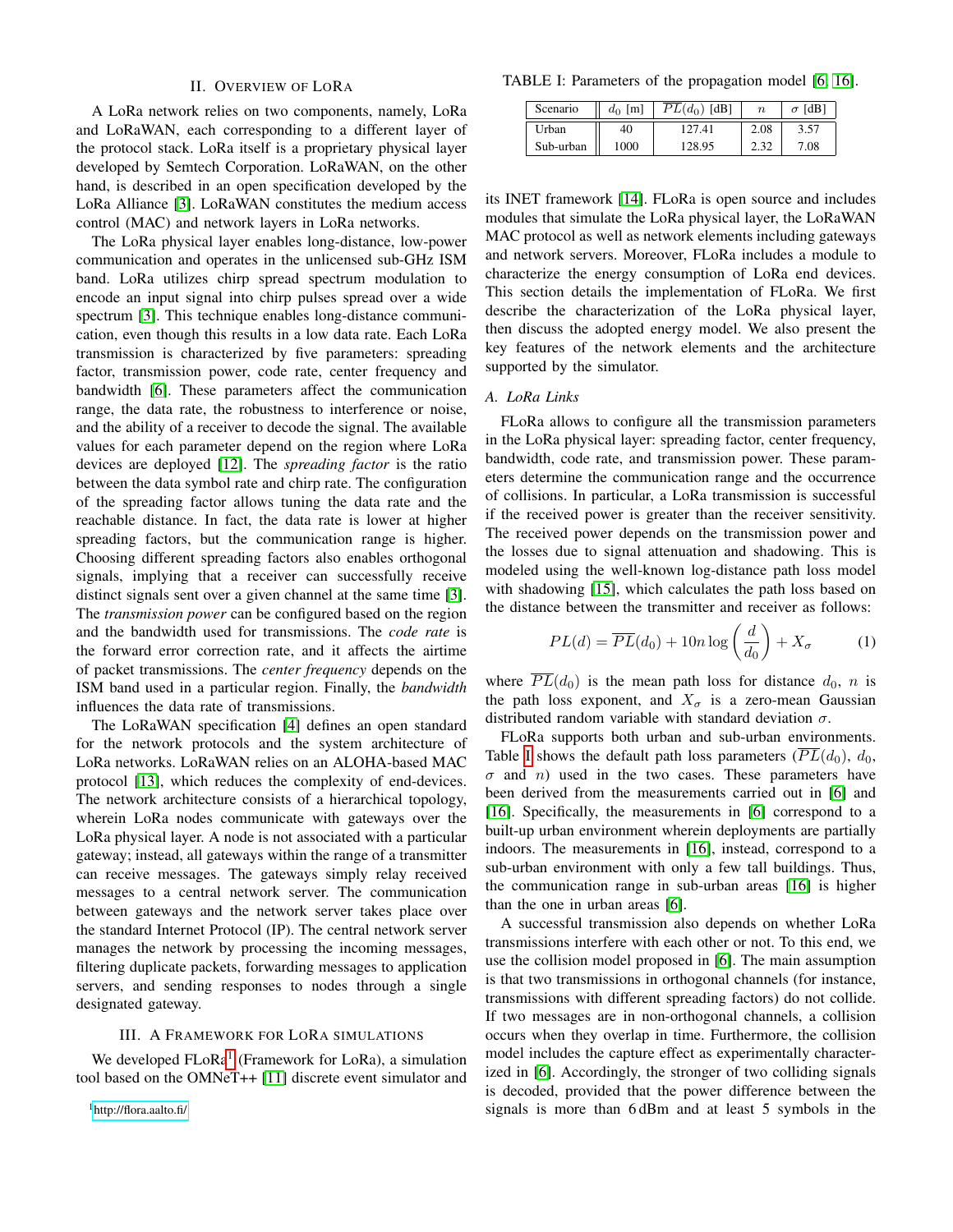<span id="page-2-1"></span>

Fig. 1: Modules available in FLoRa and the corresponding protocol stack.

preamble are detected. We validated the communication model of our simulator against the experimental results from [\[6,](#page-8-5) [16\]](#page-8-11) and verified that it yields results very close to those presented in the two articles.

#### *B. Energy Consumer Module*

The energy expenditure is modeled by a state-based *energy consumer* module, wherein the energy consumed depends on the amount of time spent by the LoRa radio in a particular state. The three main states of a LoRa radio are transmit, receive and sleep. The radio is switched to sleep mode after transmitting or receiving a frame [\[17\]](#page-8-14). The energy consumed in the transmit state depends on the transmission power level. The values of the instantaneous current for each transmission power level are obtained from [\[6\]](#page-8-5). The current drawn during the receive and sleep modes are derived from the Semtech SX1272/73 datasheet [\[17\]](#page-8-14) with a supply voltage of 3.3 V.

#### *C. Network Elements*

FLoRa enables end-to-end network simulations by modeling LoRa nodes, gateways and network servers. Figure [1](#page-2-1) shows the relevant modules and the related protocol stack. The gateway is able to receive LoRa transmissions from nodes on multiple channels simultaneously, in compliance with the LoRaWAN specifications [\[4\]](#page-8-3). The gateway and the network server communicate over IP. The physical layer between the gateway and the network server can be realized with existing INET modules such as Ethernet and WiFi links. Similarly, delays in the backhaul network can be described by an appropriate configuration of the relevant link parameters. A network can contain multiple gateways; the network server filters out duplicate packets from multiple gateways and sends downlink data to a node through the gateway with the highest link quality indicator. The network server also implements the management algorithms described in the next section.

## <span id="page-2-0"></span>IV. ADAPTIVE CONFIGURATION OF LORA NETWORKS

LoRa networks are expected to support a large number of devices exchanging data over the LoRa physical layer. Managing the transmission parameters of the physical layer (described in Section [II\)](#page-1-0) plays an important role in determining the capacity and scalability of LoRa networks. To this end, the LoRaWAN specification describes a link-based Adaptive Data Rate (ADR) mechanism [\[4\]](#page-8-3), which dynamically modifies the transmission parameters for links between nodes and gateways. This section first describes the features of ADR. We then propose an improved version of the ADR scheme to achieve better performance under variable channel conditions. Finally, we describe a network-aware approach, wherein a global knowledge on the network is used to adapt the transmission parameters.

# <span id="page-2-3"></span>*A. Adaptive Data Rate*

ADR is designed to efficiently set the data rate and the transmission power of static nodes with two main goals: increase the overall capacity of the network and maximize the battery life of the nodes [\[3,](#page-8-2) [4\]](#page-8-3). ADR achieves this by estimating a link budget, which is the sum of all gains and losses in each wireless link between a node and a gateway. For instance, a node located close to a gateway can transmit data with a low spreading factor so as to lower the message transmission time. This allows other nodes to utilize the available channel for other transmissions [\[3\]](#page-8-2). Battery life is increased by dynamically assigning the transmission power of a node based on its distance to the gateway.

The ADR mechanism runs asynchronously at the LoRa node and at the network server. Most of the complexity in ADR is assigned to the network server, with the goal to keep the nodes as simple as possible. The ADR algorithm on the node is specified by the LoRa Alliance [\[4\]](#page-8-3), whereas the algorithm on the network server is defined by the network operator. While the ADR algorithm at the network server can decrease the spreading factor (SF) and modify the transmission power (TP), the algorithm at the node can only increase the SF.

The part of ADR running at the node (ADR-NODE) is described in Algorithm [1.](#page-3-1) Its main goal is to increase the SF (thereby reducing the data rate) if uplink transmissions cannot reach the gateway. If a downlink frame is not received within a configurable number of frames, the node increases the SF of the subsequent uplink frame. This increases the transmission range and, thus, also the probability of reaching a gateway.

The part of ADR running at the network server<sup>[2](#page-2-2)</sup>, referred to as ADR-NET, is described in Algorithm [2.](#page-3-2) The algorithm allows the network server to change the TP and the SF for the uplink data transmissions of end nodes. To this end, the network server estimates the link budget of each node by using the SNR of received frames. The transmission parameters are then estimated based on the knowledge of the minimum SNR  $(SNR_{req})$  required for demodulation, which is adjusted by a

<span id="page-2-2"></span><sup>&</sup>lt;sup>2</sup>We refer to the version of ADR running at the network server according to the implementation in the Things Network [\[18\]](#page-8-15), which is based on the reference (yet not publicly-available) rate adaptation algorithm by Semtech.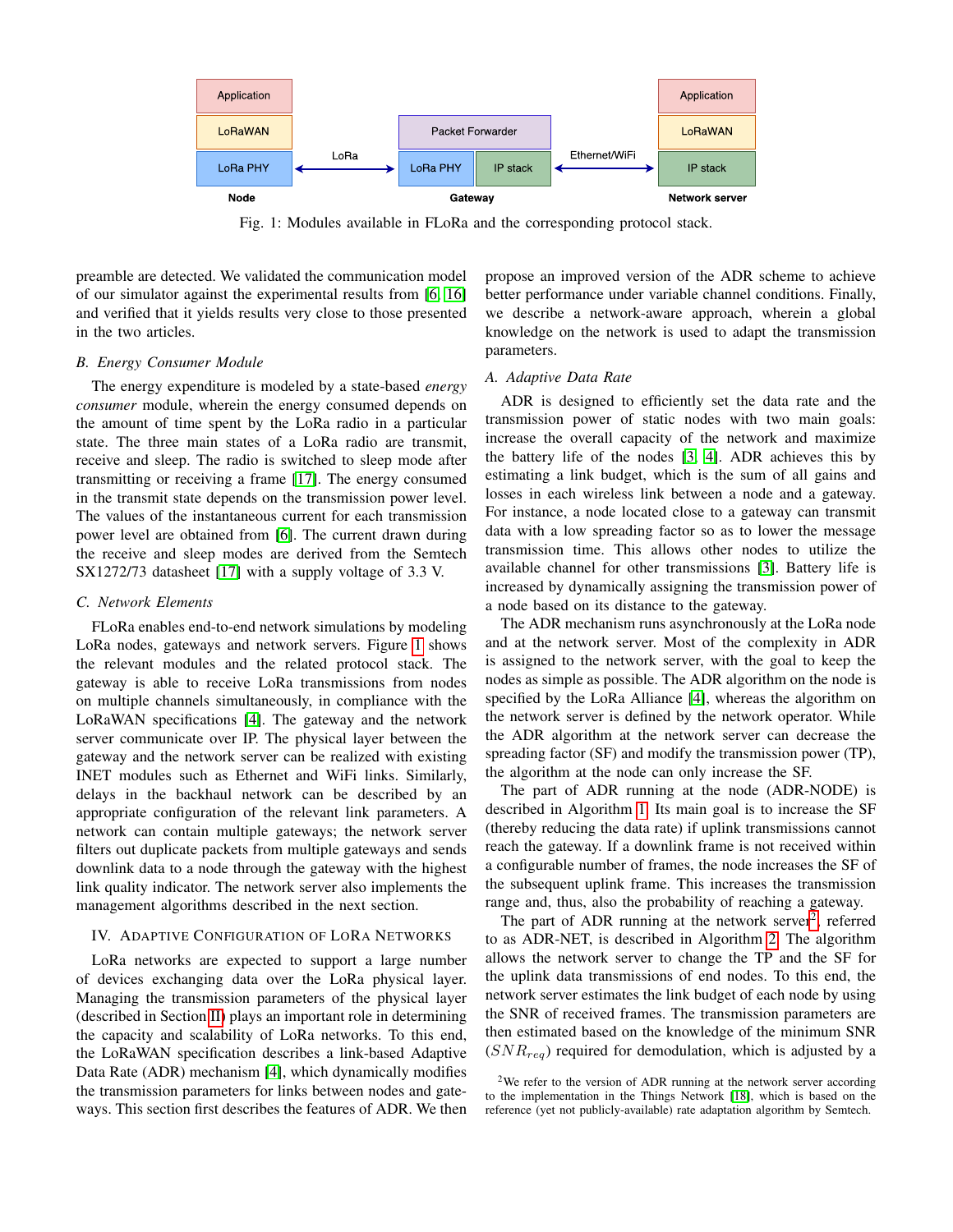# <span id="page-3-1"></span>Algorithm 1 ADR-NODE

1:  $ADR\_ACK\_LIMIT \leftarrow 64$ 2:  $ADR\_ACK\_DELAY \leftarrow 32$ 3:  $ADR\_ACK\_CNT \leftarrow 0$ 4: if uplink transmission then 5:  $ADR\_ACK\_CNT \leftarrow ADR\_ACK\_CNT + 1$ 6: if  $ADR\_ACK\_CNT = ADR\_ACK\_LIMIT$  then 7: Request response from network server 8: if  $ADR$   $ACK$   $CNT$   $\rightarrow$   $ADR$   $ACK$   $LIMIT$  + ADR\_ACK\_DELAY then 9: increase SF 10: if downlink transmission received then 11:  $ADR\_ACK\_CNT \leftarrow 0$ 

# <span id="page-3-2"></span>Algorithm 2 ADR-NET

1:  $SNR_m \leftarrow max(SNR \text{ of last } 20 \text{ frames})$ 2:  $SNR_{req} \leftarrow$  demodulation floor(current data rate) 3:  $deviceMargin \leftarrow 10$ 4:  $SNR_{margin} \leftarrow (SNR_m - SNR_{req} - deviceMargin)$ 5:  $steps \leftarrow floor(SNR_{margin}/3)$ 6: while steps  $> 0$  and  $SF > SF_{min}$  do 7:  $SF \leftarrow SF - 1$ 8:  $steps \leftarrow steps - 1$ 9: while steps  $> 0$  and TP  $> TP_{min}$  do 10:  $TP \leftarrow TP - 3$ 11:  $steps \leftarrow steps - 1$ 12: while steps  $< 0$  and TP  $< TP_{max}$  do 13:  $TP \leftarrow TP + 3$ 14:  $steps \leftarrow steps + 1$ 15: end

device-specific margin. The newly calculated parameters are communicated to the LoRa node through a downlink frame. The node uses the new parameters for future transmissions until otherwise instructed. Note that the network server does not increase the SF (i.e., it does not reduce the data rate), as this is done by the LoRa node through ADR-NODE.

### <span id="page-3-5"></span>*B. Improving ADR-NET*

The ADR-NET algorithm estimates the link quality by using the *maximum* SNR value from historical samples. This choice is ideal when there is no variability in the channel quality. However, taking the maximum value is an optimistic approach to estimate link quality when the physical channel conditions are variable, for instance, due to weather or moving obstacles between two communicating devices. Thus, we propose a simple modification, wherein the *max* operator in line [1](#page-3-2) of Algorithm [2](#page-3-2) is replaced with the *average* function. We refer to this new algorithm as *ADR+*. We propose such a change to solve the problem of high variability in fast-fading conditions by using a more conservative estimation of the wireless channel as shown in the next section.

<span id="page-3-3"></span>TABLE II: Fraction of nodes assigned to each spreading factor.

| Spreading factor                                                  |  |      |  |  |
|-------------------------------------------------------------------|--|------|--|--|
| Percentage of nodes $\parallel$ 45.6 $\parallel$ 25.5 $\parallel$ |  | 14.6 |  |  |

#### <span id="page-3-6"></span>*C. Network-aware Configuration*

The previously described ADR algorithms adapt the transmission parameters of each node based on an estimated link budget. However, the performance of a LoRa network depends not only on such a budget but also on the occurrence of other simultaneous transmissions with the same spreading factor. This is determined by the spatial configuration of the deployed LoRa devices, namely, by the actual locations of both gateways and nodes. Indeed, it is possible to efficiently assign spreading factors to nodes when the location of all devices in the network is known [\[19\]](#page-8-16). Accordingly, we calculate the optimal distribution of spreading factors (Table [II\)](#page-3-3) that balances the collision probabilities between different spreading factors in the whole network. The probability of collisions in each spreading factor follows the unslotted ALOHA model [\[6,](#page-8-5) [13\]](#page-8-10). The optimal spreading factor distribution is obtained with a genetic algorithm, as in [\[19\]](#page-8-16). Once the distribution of spreading factors is known, our network-aware approach configures the parameters as follows. We first sort the nodes according to increasing distance<sup>[3](#page-3-4)</sup> from the gateway. We then assign spreading factors to each node according to the optimal distribution: nodes closer to the gateway are assigned a lower spreading factor and those further away a higher spreading factor.

# V. PERFORMANCE EVALUATION

<span id="page-3-0"></span>We evaluate the performance of adaptive communications in LoRa networks through simulations. We start by describing the simulation setup, followed by the obtained results. We finally summarize the key findings from our experiments.

#### *A. Simulation Setup*

We employed FLoRa to evaluate the performance of LoRa networks with and without ADR. The number of LoRa nodes was varied from 100 to 700 in steps of 100 nodes. We used the European regional parameters for the LoRa physical layer detailed in Table [III.](#page-4-0) Each LoRa node initially picked a random spreading factor and a transmission power level uniformly distributed within the permissible range, so as to cover all possible configurations available to the devices. The simulation scenario consisted of one LoRa gateway located at the center of the deployment area and connected to one network server, as illustrated in Figure [2.](#page-4-1) The Internet cloud component of the INET framework was used to model an ideal backhaul network with no packet loss and a transmission delay of 10 ms. The connections in the backhaul network were represented by Gigabit Ethernet links.

We considered a typical sensing application in our simulations. Specifically, each LoRa node sent a 20 byte packet after a time period drawn from an exponential distribution with a

<span id="page-3-4"></span><sup>&</sup>lt;sup>3</sup>In practice, such a distance can be estimated based on the received SINR at the gateway.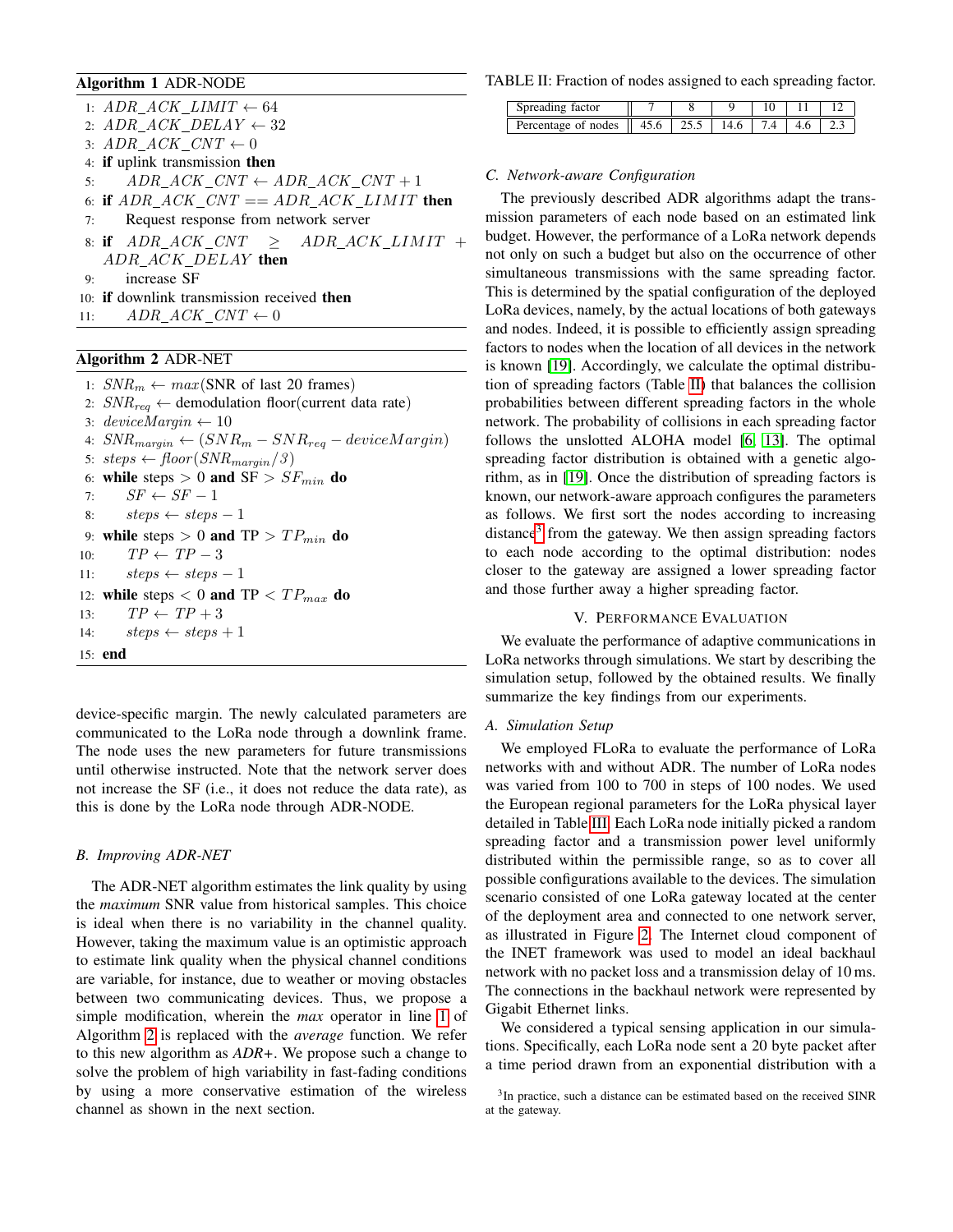<span id="page-4-1"></span>

Fig. 2: Network topology.

mean of 1,000 s. The LoRa nodes and the gateway adhered to a 1% duty cycle restriction, as required for operation in the ISM bands [\[12\]](#page-8-9). We considered two different deployment scenarios, i.e., urban (U) and sub-urban (SU). The two scenarios differ in the path loss parameters used and, thus, in the size of the deployment area. According to the achievable communication range, the deployment area was set to 480 m by 480 m for the urban scenario and 9,800 m by 9,800 m for the sub-urban scenario. The size of the deployment area was selected as the maximum value that allows all nodes located within the square region to communicate with the gateway. Furthermore, we evaluated each scenario (urban and sub-urban) with different standard deviations in path loss  $(\sigma)$  set to represent: an ideal channel, a channel with moderate variability and a channel with typical variability (refer to Table [IV](#page-4-2) for the details).

Nodes were placed at random locations uniformly distributed over the deployment area. Each individual experiment lasted for 12 days of simulated time. The simulations included a warm-up period of 2 days during which statistics were not collected while the network reached steady state. We run 30 iterations of each experiment according to the independent replication method. The plots report the average value obtained over all replications, along with the related 95% confidence intervals as error bars.

We evaluated the performance of LoRa networks with and without ADR. In networks without ADR, the mechanism was disabled at both the nodes and at the network server. When ADR was enabled, ADR-NODE ran on all nodes and the following variants of ADR at the network server were considered: (i) *ADR-NET*, as described in Section [IV-A](#page-2-3) (i.e., Algorithm [2\)](#page-3-2); (ii) *ADR+*, the variant of Algorithm [2](#page-3-2) described in Section [IV-B.](#page-3-5) Next, we compared the performance of networks configured with: (i) *ADR+*; (ii) *a network-aware approach* using the optimal distribution of spreading factors described in Section [IV-C.](#page-3-6) In such a comparison, we considered an urban scenario (with variance in path loss  $\sigma$  set to 0 dB) and a dense deployment of LoRa nodes in a circle with radius of 50 m around a single gateway. We evaluated

<span id="page-4-0"></span>TABLE III: Simulation parameters.

| Parameter                 | Value           |
|---------------------------|-----------------|
| Carrier Frequency         | 868 MHz         |
| Bandwidth                 | $125$ kHz       |
| Code Rate                 | 4/8             |
| Spreading Factor          | 7 to 12         |
| <b>Transmission Power</b> | 2 dBm to 14 dBm |

<span id="page-4-2"></span>TABLE IV: Standard deviation of the path loss  $(\sigma)$  in dB for different deployment scenarios.

| Scenario  | Ideal | Moderate variability | Typical variability |
|-----------|-------|----------------------|---------------------|
| Urban     |       | 1.785                |                     |
| Sub-urban |       | 3.54                 | 7.08                |

the network performance with different densities of devices by varying the number of nodes in the deployment area from 100 to 700.

Finally, we evaluated the following performance metrics:

- *delivery ratio*, as the number of messages correctly received by the network server divided by the total number of messages sent by the end nodes;
- *energy consumption* per successful transmission, as the total energy used by all LoRa nodes divided by the total number of messages received by the network server.

## *B. Simulation Results*

We start by evaluating the performance of networks with ADR and analyze the impact of channel variability. Next, we compare the performance of ADR+ with ADR-NET. Finally, we analyze the impact of network-aware configuration on the delivery ratio.

*Impact of channel variability on ADR:* We study the performance of ADR in urban and sub-urban scenarios. Figure [3](#page-5-0) shows the impact of ADR on the delivery ratio as a function of the number of nodes for different channel conditions. We observe that the delivery ratio without ADR is around 40% for both urban and sub-urban scenarios. The delivery ratio slightly reduces as the number of nodes in the network increases. In the case of an ideal channel, ADR-NET performs better than a network without ADR. However, we observe that the delivery ratio with ADR-NET in sub-urban scenarios is worse than in a network without ADR when the channel has a moderate variability (Figure [3b\)](#page-5-0). For the urban environment, ADR-NET still outperforms the case without ADR. Finally, Figure [3c](#page-5-0) clearly shows that networks with ADR perform worse than those without ADR for both scenarios. Thus, the delivery ratio obtained by ADR-NET decreases as the variance in the channel conditions increases.

We also evaluated the impact of ADR on energy efficiency. Figure [4](#page-5-1) shows the related results, again, as a function of the number of nodes for different channel conditions. We clearly see how ADR results in a reduction of the energy consumption only in the networks with no channel variability. Instead, the energy usage of ADR-NET is higher than that achieved by using static parameters when channel conditions vary. This is mainly caused by the small delivery ratio achieved by ADR.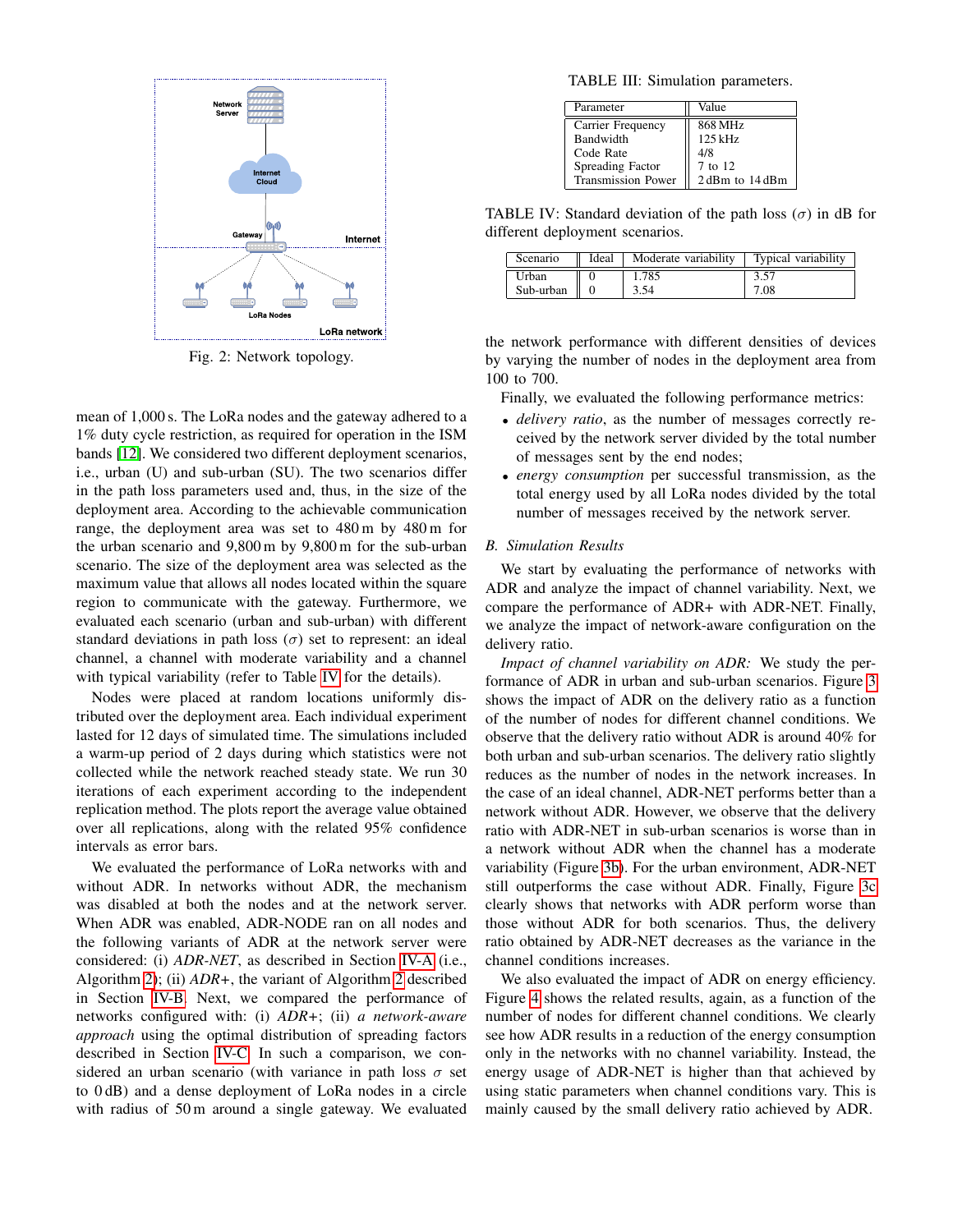<span id="page-5-0"></span>

Fig. 3: Impact of ADR-NET on the delivery ratio in networks with different channel conditions: [\(a\)](#page-5-0) ideal, [\(b\)](#page-5-0) moderate variability, and [\(c\)](#page-5-0) typical variability.

<span id="page-5-1"></span>

Fig. 4: Impact of ADR-NET on the energy consumption in networks with different channel conditions: [\(a\)](#page-5-0) ideal, [\(b\)](#page-5-0) moderate variability, and [\(c\)](#page-5-0) typical variability.

*Impact of different ADR algorithms:* We now compare the performance of ADR-NET against our proposed ADR+. Figures [5a](#page-6-0) and [5b](#page-6-0) show the delivery ratio of the two schemes as a function of the number of nodes for two different channel conditions, i.e., ideal and typical variability respectively. The results obtained with ADR+ are comparable with those produced by ADR-NET with an ideal channel (Figure [5a\)](#page-6-0). However, ADR+ achieves a significantly higher delivery ratio than ADR-NET in networks with non-zero path-loss ( $\sigma > 0$  dB). The improvement is at least 30% in all cases (Figure [5b\)](#page-6-0). To evaluate the impact of channel variance on ADR performance, Figure [5c](#page-6-0) shows the delivery ratio (in a network of 100 nodes) as a function of  $\sigma$  in an urban scenario. We observe that ADR-NET and ADR+ perform similarly well when channel variability is low (i.e., until  $\sigma$  < 1.25 dB) after which the performance of ADR-NET declines. ADR+ achieves a higher delivery ratio even when the channel variability is high.

ADR+ also achieves better performance in terms of energy consumption, as shown in Figure [6.](#page-6-1) The results are similar to those obtained for the delivery ratio: the performance of ADR+ and ADR-NET is similar when the channel has no variability; however, ADR+ outperforms ADR-NET when the

variability is different from zero. This is because the delivery ratio with ADR+ is much higher than that obtained by ADR-NET. Finally, Figure [6c](#page-6-1) shows the energy consumption in a network of 100 nodes as a function of  $\sigma$  in an urban scenario. The results clearly show how the performance without ADR is not affected by the variance in the path loss, while ADR+ and ADR-NET are sensitive to the actual value of  $\sigma$ . While ADR-NET achieves the best performance for  $\sigma$  < 2.25 dB, its energy consumption sharply increases when the channel variability is high. In contrast, the energy consumption of ADR+ slightly decreases as  $\sigma$  increases. ADR+ lowers the energy consumption by using a more accurate estimation of the channel quality.

*Impact of network-aware configuration:* We compare the performance of the networks configured with ADR+ to that with optimal distribution of spreading factors. Figure [7](#page-7-2) shows the delivery ratio as a function of the number of nodes. When the density of nodes is small (similar to [\[20\]](#page-8-17)), the delivery ratio in both networks is comparable. However, as the number of nodes increases, the difference between the delivery ratios increases too – such a difference is about 20% in networks with 700 nodes. We observe that ADR+ tends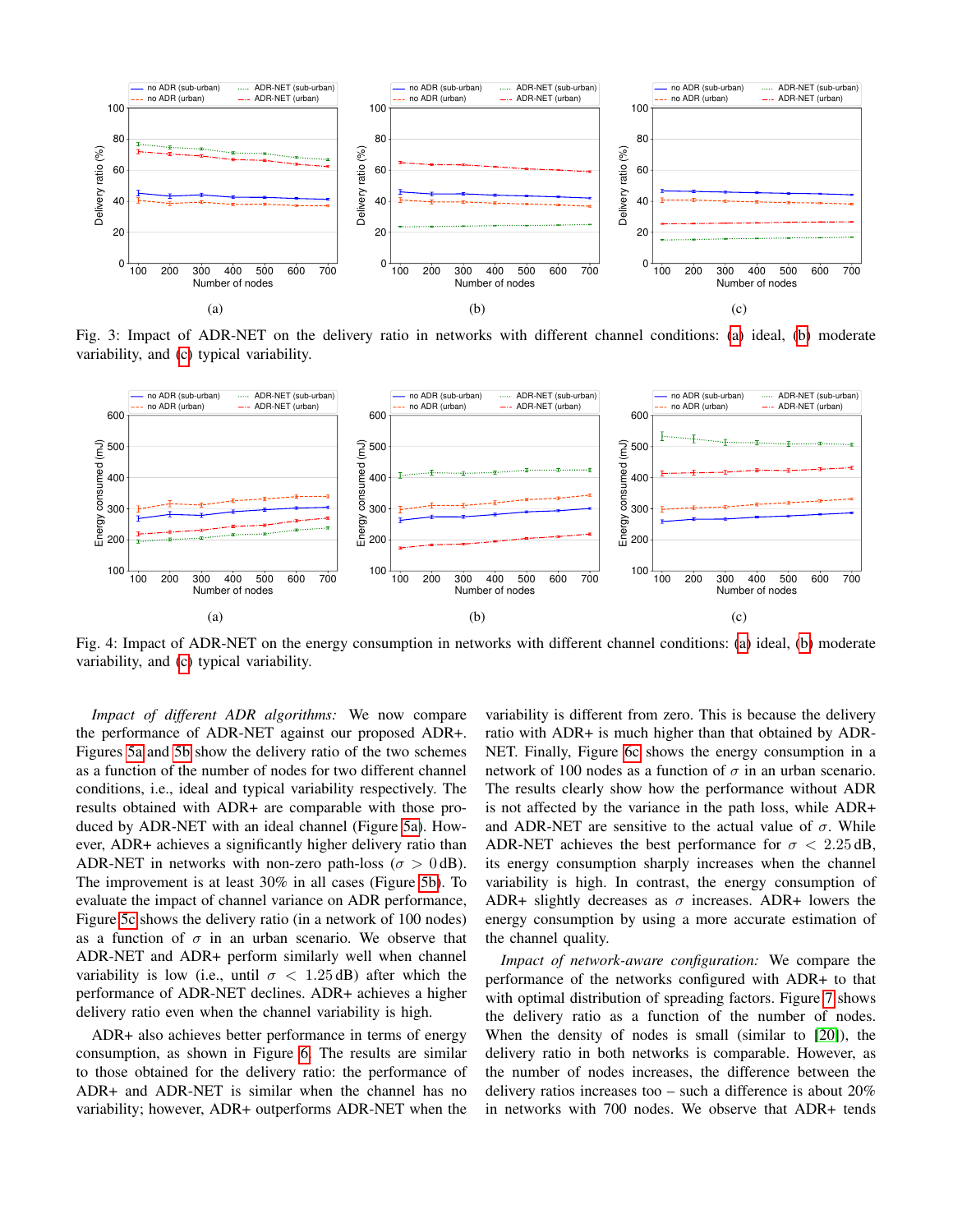<span id="page-6-0"></span>

Fig. 5: Comparison of the delivery ratio of ADR-NET and ADR+ in networks with different channel conditions: [\(a\)](#page-6-0) ideal, [\(b\)](#page-6-0) typical variability. [\(c\)](#page-6-0) Delivery ratio in urban scenarios (100 nodes) as a function of the path loss variance σ.

<span id="page-6-1"></span>

Fig. 6: Comparison of the energy consumption of ADR-NET and ADR+ in networks with different channel conditions: [\(a\)](#page-6-1) ideal, [\(b\)](#page-6-1) typical variability. [\(c\)](#page-6-1) Energy consumption in urban scenarios (100 nodes) as a function of the path loss variance  $\sigma$ .

to assign the lowest spreading factor of 7 to all nodes close to the gateway. This allows nodes to communicate with the gateway with the lowest time on air. However, the collisions between the packets increase when the number of nodes with the same spreading factor increases substantially. Instead, the collision probability can be decreased by distributing the spreading factors among nodes. Consequently, the optimal distribution achieves a delivery ratio greater than 95% for all evaluated networks.

# *C. Discussion*

We now discuss some of the key findings from the obtained results. We also highlight some solutions for the challenges in managing LoRa networks.

*Low Transmission Power Trap:* The ADR algorithm at a node, ADR-NODE, can increase the spreading factor of transmissions until the link budget allows the node to successfully transmit a frame to the network server. However, ADR-NODE can only increase the spreading factor and cannot change the transmission power. We observed that in certain cases a node can communicate with the gateway only if it transmits at a high transmission power and with a high spreading factor. In contrast, a node already transmitting with a low transmission power is unable to increase the transmission power of future messages. This creates what we call a "low transmission power trap", wherein a node can no longer communicate with the gateway as it is unable to increase its own transmission power. Our simulation results show that this condition occurs for about 36% of the nodes in the considered urban scenario and 30% of those in the sub-urban scenario.

*Lower Performance of ADR in a Noisy Channel:* ADR-NET performs well when there is no variance in the path loss, i.e., in an ideal channel with  $\sigma = 0$  dB. However, when the channel is noisy (with  $\sigma > 0$  dB), the original ADR-NET algorithm calculates  $SNR_{margin}$  based on the maximum SNR of received frames. The maximum SNR value tends to overestimate the channel quality. We find that the threshold to decrease transmission parameters in ADR-NET is satisfied when the max SNR value from last 20 samples is higher than 3 dB. Thus, ADR-NET decreases the transmission power and (or) the spreading factor too aggressively in networks with moderate to high path loss variance.

*Network-aware Configuration vs Link Adaptation:* ADR-NET and ADR+ improve the link budget by appropriately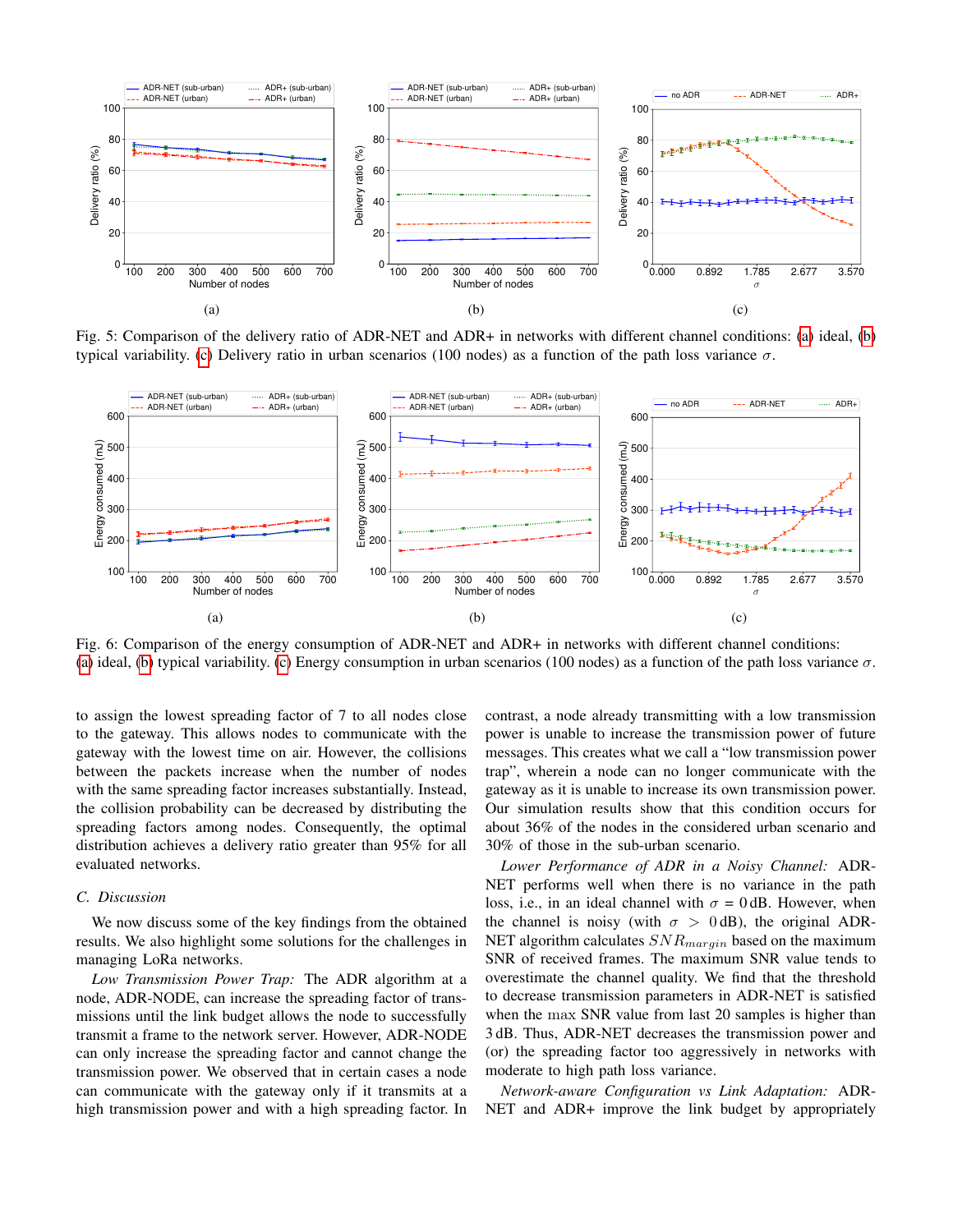<span id="page-7-2"></span>

Fig. 7: Delivery ratio in networks using ADR+ and a networkaware approach for configuring the transmission parameters.

choosing the spreading factor and transmission power for each link. However, this approach does not take into consideration the possibility of collisions. As demonstrated by our experiments, the occurrence of collisions (due to many nodes using the same spreading factor) can significantly decrease delivery ratio in dense networks. Therefore, there is a need for an algorithm that configures transmission parameters based on the knowledge of the entire network. Clearly, such a knowledge of the network is not always available, for instance, as the actual locations of the nodes may be unknown. In such cases, ADR – in particular, ADR+ when the channel variability is high – still achieves satisfactory results for deployments that are not extremely dense.

#### VI. RELATED WORK

<span id="page-7-0"></span>Even though several articles studied the scalability of LoRa networks [\[2,](#page-8-1) [16,](#page-8-11) [21\]](#page-8-18), none of them has considered the impact of ADR on performance. Bor et al. [\[6\]](#page-8-5) propose an algorithm to select parameters such that transmission airtime and power are minimized. However, the authors themselves described the proposed algorithm as optimistic and impractical; their goal was to show that improvements in network capacity are possible with dynamic data rates. In contrast, we evaluate the ADR mechanism built into LoRaWAN and suggest a simple yet effective modification to improve its performance. Reynders et al. [\[19\]](#page-8-16) presented and evaluated a mechanism to optimize the fairness of packet error rates among nodes with different spreading factors. We have applied a similar approach to derive the optimal distribution of spreading factors as a network-aware scheme in comparison with ADR+. However, the scenario considered in [\[19\]](#page-8-16) is such that all nodes in the network can reach the gateway with every spreading factor and every power setting, i.e., all nodes are close to the gateway. In contrast, we consider a more realistic deployment scenario wherein nodes may only reach the gateway with specific spreading factors and transmission powers. Varsier et al. [\[20\]](#page-8-17) analyzed the capacity limits of LoRaWAN networks for smart metering applications. The authors considered a distribution of spreading factors based on the median of the SNR values received at the gateway. However, the exact details on how to configure the transmission parameters were not provided in their work. In contrast, we have evaluated the impact of ADR on network performance and proposed modifications to the original ADR algorithms. Kim et al. [\[22\]](#page-8-19) proposed a new ADR algorithm for LoRa networks at the nodes. Their algorithm requires an active feedback channel, i.e., an acknowledgment for every transmission. However, this mechanism would decrease the delivery ratio as downlink traffic has been demonstrated to have an impact on uplink throughput [\[10\]](#page-8-7). In contrast, we show that ADR improves the efficiency of LoRa networks without the need for acknowledgments.

There are a few articles which present simulation tools<sup>[4](#page-7-3)</sup> to evaluate the performance of LoRa networks. Bor et al. [\[6\]](#page-8-5) developed a Python-based discrete event simulator (called Lo-RaSim) to characterize the capacity of LoRa networks. However, the simulator supports only uplink transmissions from nodes to the gateway; thus, it cannot be used to evaluate ADR. Pop et al. [\[10\]](#page-8-7) extended the LoRaSim simulator by adding support for downlink transmissions. The authors demonstrated that downlink transmissions in the network actually decrease the communication performance of the wireless connections. Van den Abeele et al. [\[8\]](#page-8-20) presented a LoRa simulator based on ns-3. The work characterizes the scalability in scenarios with both uplink and downlink transmissions; however, it does not consider dynamic configuration of transmission parameters.

#### VII. CONCLUSION

<span id="page-7-1"></span>In this article, we have evaluated the performance of LoRa networks using adaptive communications. In particular, we have considered the ADR mechanism that is built into LoRa networks. We have developed an end-to-end LoRa simulator and performed a thorough study of reliability and energy efficiency in LoRa networks. Our results showed that ADR is effective when the variance of the channel is zero or very low, while additional mechanisms are needed for highlyvarying channels. We have proposed a modification to the link quality indicator, as well as a policy to increase transmission power at the nodes. However, a link-based adaptation is still not sufficient in dense networks. Thus, extending ADR with information on the collision probability and the distribution of parameters in the network allows to further improve performance in denser networks. In this regard, we plan on improving the ADR mechanism by investigating the optimal setting of the transmission parameters in a network. A possible option would be to balance the link budget for every link and the delivery ratio for the entire network. We consider this approach as a promising direction for future work.

#### ACKNOWLEDGMENTS

This work was partially supported by the Academy of Finland grants number 299222 and number 305507. We would like to thank the CSC – IT Center for Science for provisioning the computational resources used for the evaluation.

<span id="page-7-3"></span><sup>&</sup>lt;sup>4</sup>At the time of writing this article, only LoRaSim has been released as open-source software, while the source codes for the rest of the simulators are not publicly available.